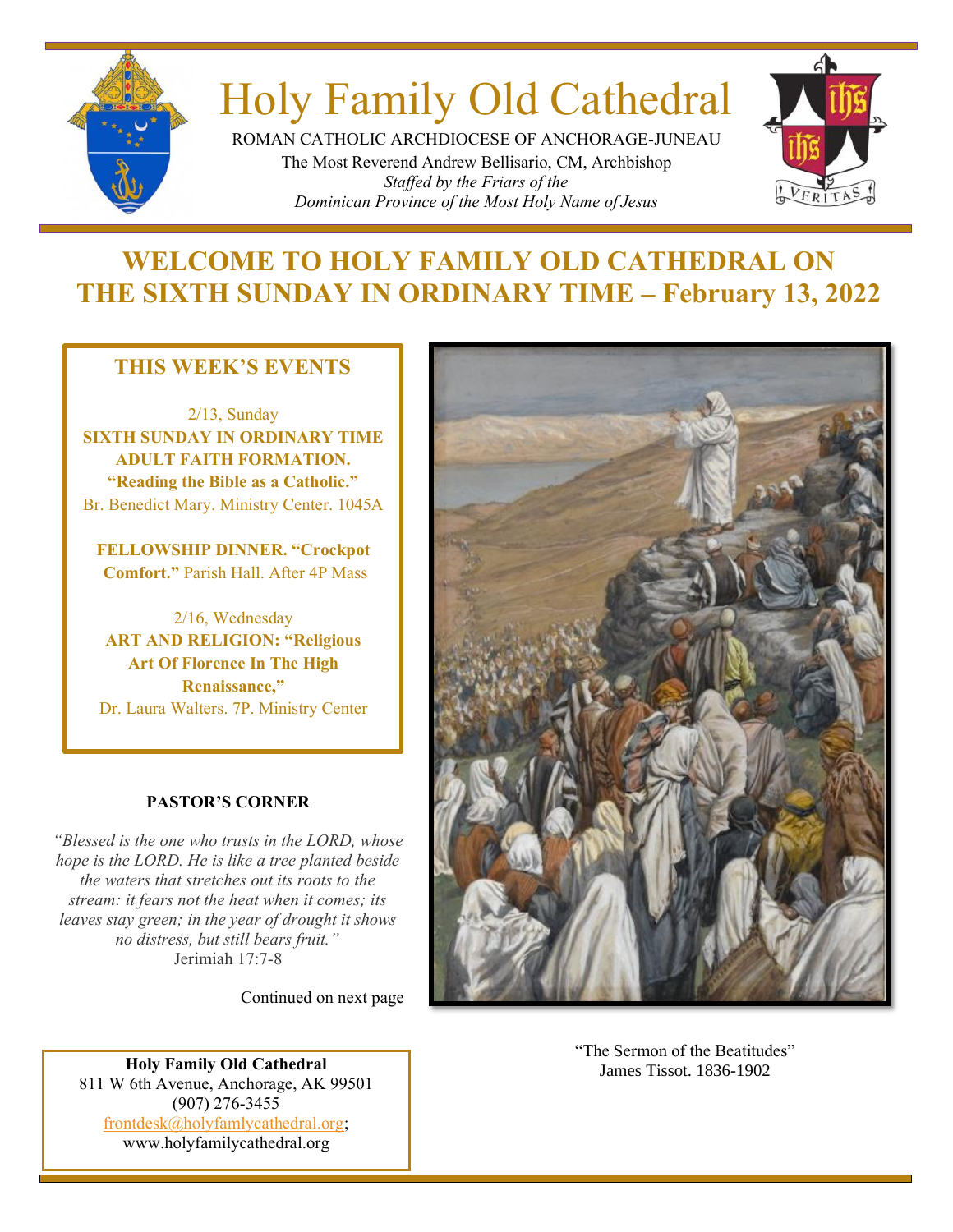#### **PASTOR'S CORNER** Continued from page 1

Does God give you confidence? An interesting question. Sometimes confidence comes from having knowledge, ability and experience. Other times, confidence can be a result of what a person has. Material goods and financial resources can help a person feel secure and capable. Relationships are also a source of confidence. The love of family and friends are important sources of selfassurance as well as the esteem and respect of colleagues.

These sources of confidence - ability, material resources and relationships - can radically change over a lifetime. They fluctuate in levels of abundance in a person's life and can be a source of confidence for good and healthy reasons. They also can create a false confidence and foment the sins of pride, presumption, vanity and lack of charity for others.

Our reading from Jeremiah uses the image of a tree planted near a stream to illustrate how God is the source of our well-being and self-assurance. Regardless of the season, the tree is always green because it draws water from the stream. Jeremiah reminds us to place our trust in God. The seasons in our lives change. But the truth and love of God does not. He often chooses to express his love for us through the people in our lives. Yet he remains the source of truth, love and life.

This does not mean rejecting the daily concerns of life. God draws us to himself through the experience of living life. Through a life shared with God, we are taught by him how to discern the true call to confidence in him from the temptations to place our trust and confidence in men and earthly living.

This is the faith that we speak of when we talk about the holy men and women of the Church. The saints were deeply rooted in God's truth and love. They knew their greatest sense of confidence, self-worth, peace and happiness came from knowing God to be the source of their life.

Last week, the Dominicans spent time in Homer for community days. The weather seemed to change every 15 minutes with snow, wind, clouds, sun and fog. It provided a dramatic and beautiful view of Kachemak Bay and the surrounding mountains. We enjoyed getting some rest, meals and recreation. Each day we celebrated Mass at. St. John the Baptist parish. This week Fr. Andy is away on home visit in California. Fr. Dismas is serving in Fairbanks until Sunday afternoon.

# **ART AND RELIGION**

#### **Wednesday, February 16, Ministry Center. 7P**

**"Religious Art of Florence in the High Renaissance,"** including many of the true Renaissance master painters and sculptors - Leonardo, Michelangelo, and Raphael, among others. Dr. Laura Walters.

Right: "Burling House Cartoon," Leonardo



### **CHURCH INFORMATION**

#### **CONFESSIONS**

M - F 1130A – 12P; Sat. 830A – 9A. Also, by appointment. Visit the website to contact individual friars. [www.holyfamilycathedral.org](http://www.holyfamilycathedral.org/) or call 276-3455.

### **MASS INTENTIONS**

Contact office at 276-3455 or email [frontdesk@holyfamilycathedral.org.](mailto:frontdesk@holyfamilycathedral.org)

> **PRAYER REQUESTS** Call the office at 276-3455.

#### **OPTIONS FOR VULNERABLE PARISHIONERS**

The cry room can be reserved at all Masses for especially vulnerable parishioners – family groups or individuals. Call Deacon Dave at 646-3002.

#### **CHURCH OPEN HOURS**

30 min. before Masses; one hour before weekday noon Mass. **PARISH OFFICE HOURS**

Tuesday – Thursday, 10A - 4P. Closed Mondays and Fridays. And by appointment. Call 276-3455.

#### **ST. PAUL'S CORNER BOOKS AND GIFTS**

Sundays, 1030A – 230P; Wednesdays, 11A – 2P.

#### **CLERGY**

#### **Parish Dominicans**

| Fr. Steven Maekawa, OP                          | Pastor                  |  |  |
|-------------------------------------------------|-------------------------|--|--|
| Fr. Dismas Sayre, OP                            | Parochial Vicar         |  |  |
| Fr. Andrew Opsahl, OP                           | Parochial Vicar         |  |  |
| Fr. Alejandro Crosthwaite, OP In Residence      |                         |  |  |
| Br. Benedict Mary Bartsch, OP Residency Brother |                         |  |  |
| <b>Deacons</b>                                  |                         |  |  |
| Deacon David E. Van Tuyl                        | <b>Permanent Deacon</b> |  |  |
| Deacon Gustavo Azpilcueta                       | <b>Permanent Deacon</b> |  |  |

#### PAID AND UNPAID STAFF Contact at 276-3455

Mary Beth Bragiel (P) Operations Consultant Letha Flint Administration/Music Darlene Perkins (P) Bookkeeper

Peter Alvarez (P) Rel. Education Coordinator Bernardette Frost Manager, St. Paul's Corner

In Christ, Fr. Steve Maekawa, OP - Pastor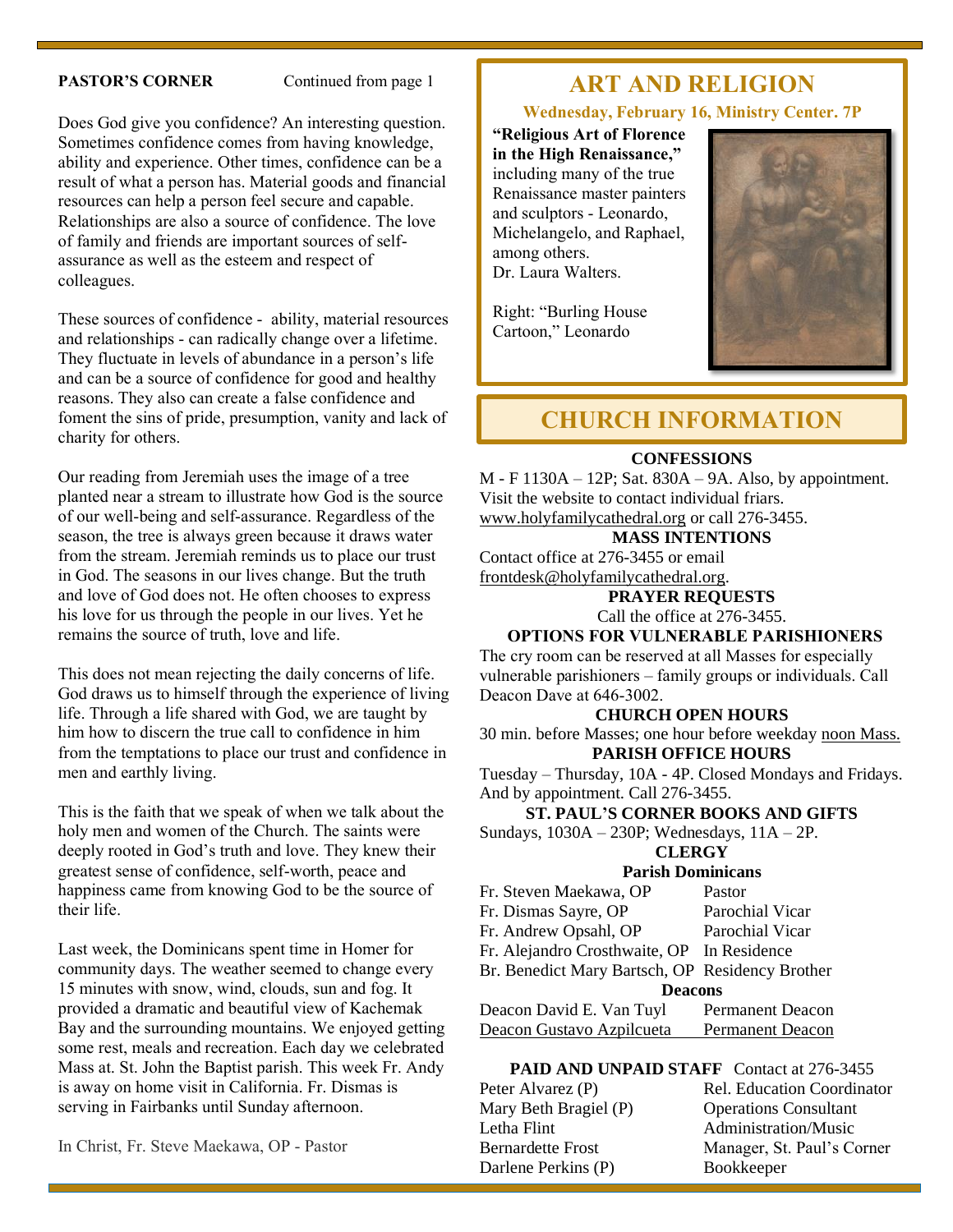# **STEWARDSHIP OF TIME Prayer and Study**

### **EUCHARISTIC ADORATION**



How light the bread of angels Upon the human tongue! This precious weight of glory That binds the Church in one. The flesh with all its passions Could never match the bliss Of mind and heart and mem'ry Caught up in heaven's kiss.

*Kathleen Pluth*

**EUCHARISTIC ADORATION Wednesdays. 7P – 8P. Fridays. 830A – 12P. First Fridays. 830A – 8P.**

**ADORERS NEEDED.** Contact Katie Reed at 348-7300.

**LITURGICAL SCHEDULE / MASS READINGS Feb. 13 – Sixth Sunday in Ordinary Time.** Jeremiah 17:5-8; Psalm 1:1-4, 6; 1 Corinthians 15:12, 16-20; Luke 6:17, 20-26.

**Feb. 14 – Memorial of Saints Cyril, Monk, and Methodius, Bishop.** James 1:1-11; Psalm 119:67-68, 71- 72, 75-76; Mark 8:11-13.

**Feb. 15 – Tuesday of the Sixth Week in Ordinary Time.**  James 1:12-18; Psalm 94:12-15, 18-19; Mark 8:14-21. **Feb. 16 – Wednesday of the Sixth Week in Ordinary Time.** James 1:19-27; Psalm 15:2-5; Mark 8:22-26. **Feb. 17 – Thursday of the Sixth Week in Ordinary Time.** James 2:1-9; Psalm 34:2-7; Mark 8:27-33. **Feb. 18 – Friday of the Sixth Week in Ordinary Time.** James 2:14-24, 26; Psalm 112:1-6; Mark 8:34 – 9:1. **Feb. 19 – Saturday of the Sixth Week in Ordinary Time.** James 3:1-10; Psalm 12:2-5, 7-8; Mark 9:2-13. **Feb. 20 – Seventh Sunday in Ordinary Time.** 1 Samuel 26:2, 7-9, 12-13, 22-23; Psalm 103:1-4, 8, 10, 12-13; 1 Corinthians 15:45-49; Luke 6:27-38.

# **STEWARDSHIP OF TREASURE**

### **OFFERTORY**

| FY22 Offertory through February 6: | \$384,753 |          |
|------------------------------------|-----------|----------|
| Offertory February 6:              |           | \$10,471 |
| Cash and checks:                   | \$ 7,488  |          |
| $E$ -giving:                       | \$2,983   |          |



### **MASS INTENTIONS**

| Feb. 12                                                         | 9Α   | <b>Marian Jones</b>                        |  |
|-----------------------------------------------------------------|------|--------------------------------------------|--|
| Saturday 530P                                                   |      | <u>People of Holy Family</u>               |  |
| <b>Feb. 13</b>                                                  | 730A | Fr. Gregory Tatum, OP                      |  |
| Sunday                                                          | 930A | <b>Krol Family, Living and Deceased</b>    |  |
|                                                                 | 12P  | <b>End of abortion</b>                     |  |
|                                                                 | 2P . | +Willy Sasieta                             |  |
|                                                                 | 4P   | <b>Crosby and Tanner Families, L&amp;D</b> |  |
|                                                                 | 6P   | <b>Dave Brennan</b>                        |  |
| Feb. 14                                                         | 8A   | <b>Bryan and Dawn Beyers</b>               |  |
| Monday                                                          |      | 12P  +Sarnowski Family                     |  |
| <b>Feb. 15</b>                                                  | 8A   | +Cleofe Colegado                           |  |
| Tuesday                                                         | 12P  | <b>Michelle and Chris Tett</b>             |  |
| Feb. 16                                                         | 8Α   | <b>Feast of the Holy face of Jesus</b>     |  |
| Wed.                                                            |      | 12P Paul Knox                              |  |
|                                                                 |      | <b>4P</b> Magdalene and Gabriel Syzdek     |  |
| Feb. 17                                                         | 8A   | Boelter, Newman and Laugges Families, L&D  |  |
| Thurs.                                                          |      | 12P Thanksgiving for all gifts             |  |
| Feb. 18                                                         | 8Α   | <b>Don Crosby</b>                          |  |
| <u>Friday</u>                                                   | 12P  | <b>Brent Kimball</b>                       |  |
| <b>Feb. 19</b>                                                  | 9A   | Boelter, Tett and Crowley Families, L&D    |  |
|                                                                 |      | Saturday 530P +Sandy Lopinsky              |  |
| Feb. 20                                                         | 730A | <b>People of Holy Family</b>               |  |
| Sunday                                                          | 930A | +Stella and +Jozef Krol                    |  |
|                                                                 | 12P  | +Michael and +James Rock                   |  |
|                                                                 | 2P   | +Jacob and +Miriam Watanabe                |  |
|                                                                 | 4P   | <b>Ginger Holder</b>                       |  |
|                                                                 | 6P   | <b>Willie Hayashi</b>                      |  |
| *To request a Mass for a specific intention, please contact the |      |                                            |  |

*\*To request a Mass for a specific intention, please contact the office, 276-3455*

**2021 ANNUAL CATHOLIC APPEAL OVER THE TOP!! THANK YOU!**

**\$19,205 in additional gifts to United in Mission through March 31 will be returned to Holy Family without the** 

**16.5% Archdiocesan tax.**

GIVE SECURELY ONLINE: aoaj.org/pledge **NEW NEWS**

### **TO DATE:**

\$107,605 has been pledged from 99 households (14%) \$23,064 will be returned tax free to Holy Family, a savings of \$3,806